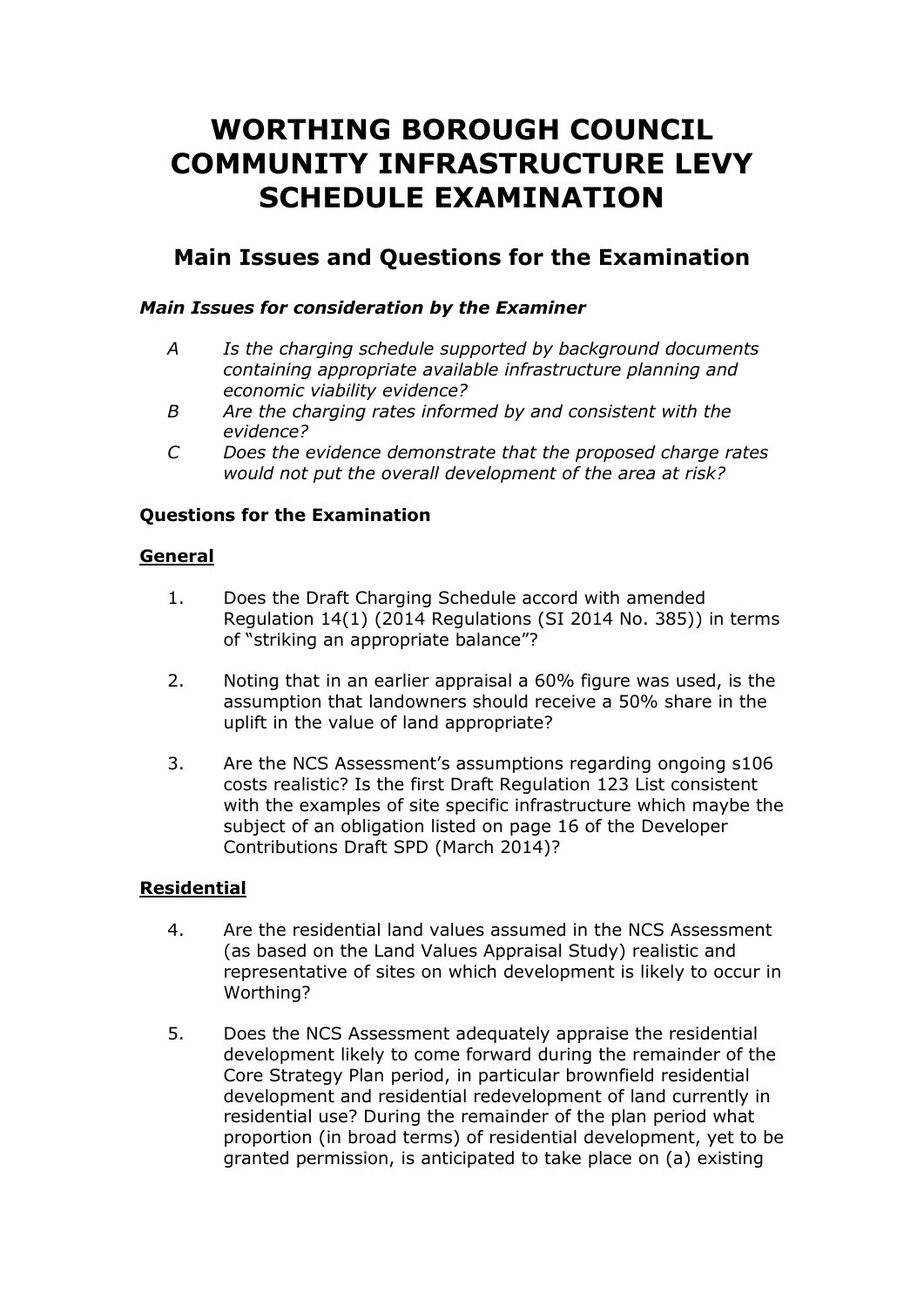residential land (b) commercial/other brownfield uses (c) greenfield land?

- 6. Would the proposed CIL charge be likely to make residential redevelopment schemes on land currently in residential use unviable?
- 7. Is a 20% developer's profit assumption realistic for apartment developments?
- 8. Are there errors in the NCS Assessment appraisal of low rise apartments in high value areas as contended by Roffey Homes Ltd?
- 9. Are the assumptions/calculations used in the NCS Assessment appraisal of sheltered/retirement housing realistic/correct? In particular:
	- (a) floorspace/build costs
	- (b) land costs
	- (c) average unit size
	- (d) empty property costs
	- (e) sales rates
	- (f) sales/marketing costs

Is there evidence which indicates that the proposed residential CIL rate would make sheltered/retirement housing unviable?

- 10. The NCS Assessment indicates that (accounting for the proposed £100 CIL rate) most residential development in low value areas would not be viable. In the light this would a zero rate for residential development in low value areas be appropriate?
- 11. Would the proposed residential CIL rate threaten the ability to develop viably the sites and scale of residential development identified in the Local Plan? If you contend that it would what specific change to the schedule are you seeking and what appropriate available evidence is there to support it?

#### **Retail**

- 12. Does the NCS Assessment appraisal adequately reflect the range of retail development likely to come forward in the Borough, including discount foodstores and retail warehousing?
- 13. Does the available evidence support differential CIL rates for smaller and larger retail development?
- 14. Should the schedule specifically exclude ancillary car parking in retail development?
- 15. Are the assumptions used in the NCS Assessment appraisal of supermarkets realistic? In particular:
	- (a) land values